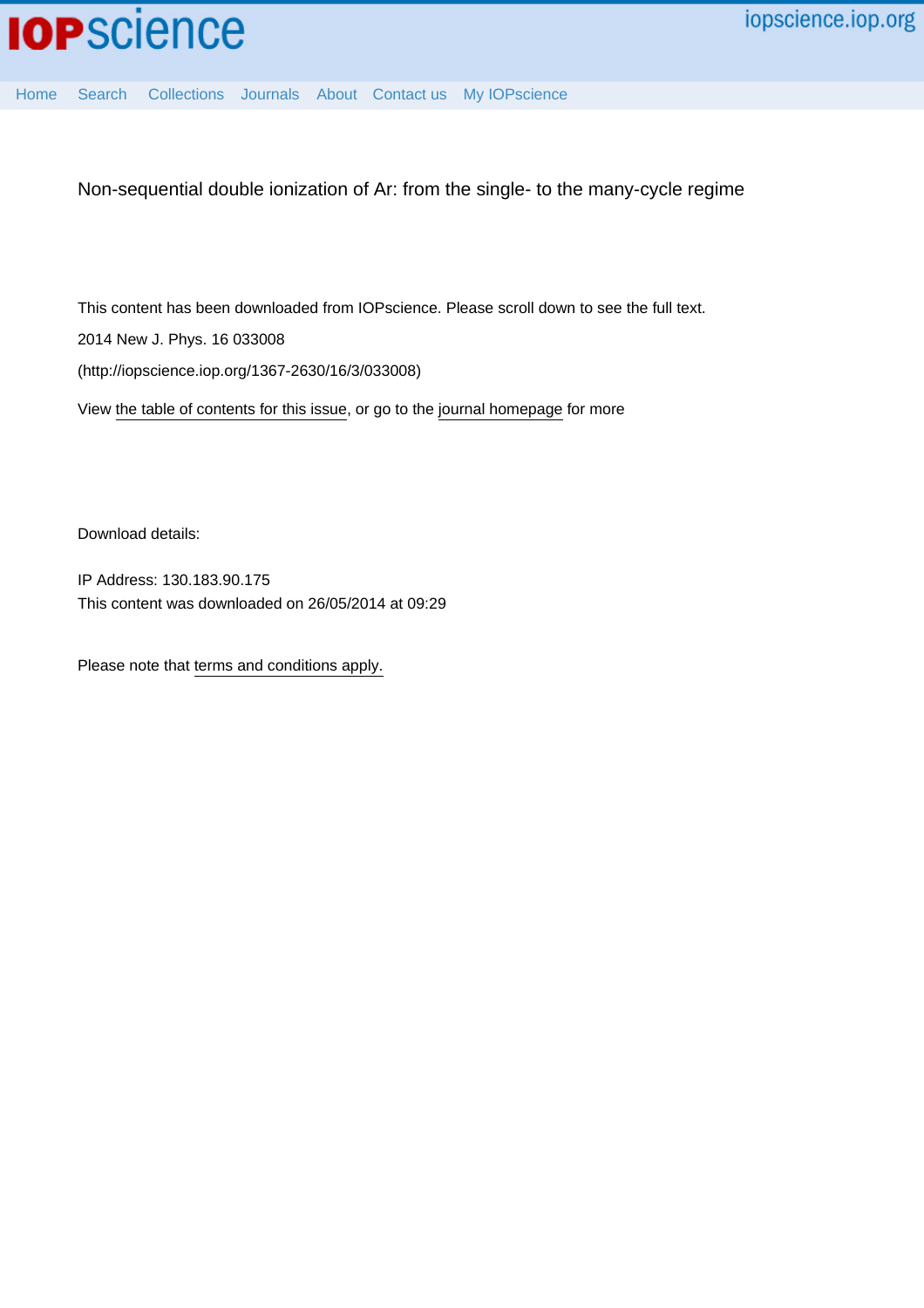# **New Journal of Physics**

The open access journal at the forefront of physics

Deutsche Physikalische Gesellschaft **DDPG** | IOP Institute of Physics

# Non-sequential double ionization of Ar: from the single- to the many-cycle regime

M Kübel<sup>1,2</sup>, K J Betsch<sup>1,3</sup>, Nora G Kling<sup>1,3</sup>, A S Alnaser<sup>1,4,5</sup>, J Schmidt<sup>2</sup>, U Kleineberg $^2$ , Y Deng $^6$ , I Ben-Itzhak $^3$ , G G Paulus $^{7,8}$ , T Pfeifer $^9$ , J Ullrich $^{9,10}$ , R Moshammer<sup>9</sup>, M F Kling<sup>1,2,3</sup> and B Bergues<sup>1</sup>

<sup>1</sup> Max-Planck-Institut für Quantenoptik, D-85748 Garching, Germany

<sup>2</sup> Department für Physik, Ludwig-Maximilians-Universität, D-85748 Garching, Germany <sup>3</sup> J R Macdonald Laboratory, Physics Department, Kansas State University, Manhattan, KS 66506, USA

<sup>4</sup> Physics Department, American University of Shariah, PO Box 26666, Shariah, UAE

<sup>5</sup> Physics and Astronomy Department, King-Saud University, Riyadh 11451, Saudi Arabia

<sup>6</sup> Fritz-Haber-Institut der Max-Planck-Gesellschaft, D-14195 Berlin, Germany

<sup>7</sup> Institut für Optik und Quantenelektronik, Friedrich-Schiller-Universität, D-07743 Jena, Germany

<sup>8</sup> Helmholtz Institut Jena, D-07743 Jena, Germany

<sup>9</sup> Max-Planck-Institut für Kernphysik, D-69117 Heidelberg, Germany

<sup>10</sup> Physikalisch-Technische Bundesanstalt, D-38116 Braunschweig, Germany E-mail: [boris.bergues@mpq.mpg.de](mailto:boris.bergues@mpq.mpg.de)

Received 21 October 2013, revised 19 December 2013 Accepted for publication 19 December 2013 Published 5 March 2014 New Journal of Physics 16 (2014) 033008 [doi:10.1088/1367-2630/16/3/033008](http://dx.doi.org/10.1088/1367-2630/16/3/033008)

## Abstract

The transition from the near-single to the multi-cycle regime in non-sequential double ionization of argon is investigated experimentally. Argon atoms are exposed to intense laser pulses with a center wavelength around 790 nm and the momenta of electrons and ions generated in the double ionization process are measured in coincidence using a reaction microscope. The duration of the near transform-limited pulses is varied from 4 to 30 fs. We observe an abrupt collapse of the cross-shaped two-electron momentum distribution [\[17](#page-8-0)] in the few-cycle regime. The transition to longer pulses is further accompanied by a strong increase in the fraction of anti-correlated to correlated electrons.

Content from this work may be used under the terms of the [Creative Commons Attribution 3.0 licence](http://creativecommons.org/licenses/by/3.0). ⋒ Any further distribution of this work must maintain attribution to the author(s) and the title of the work, journal citation and DOI.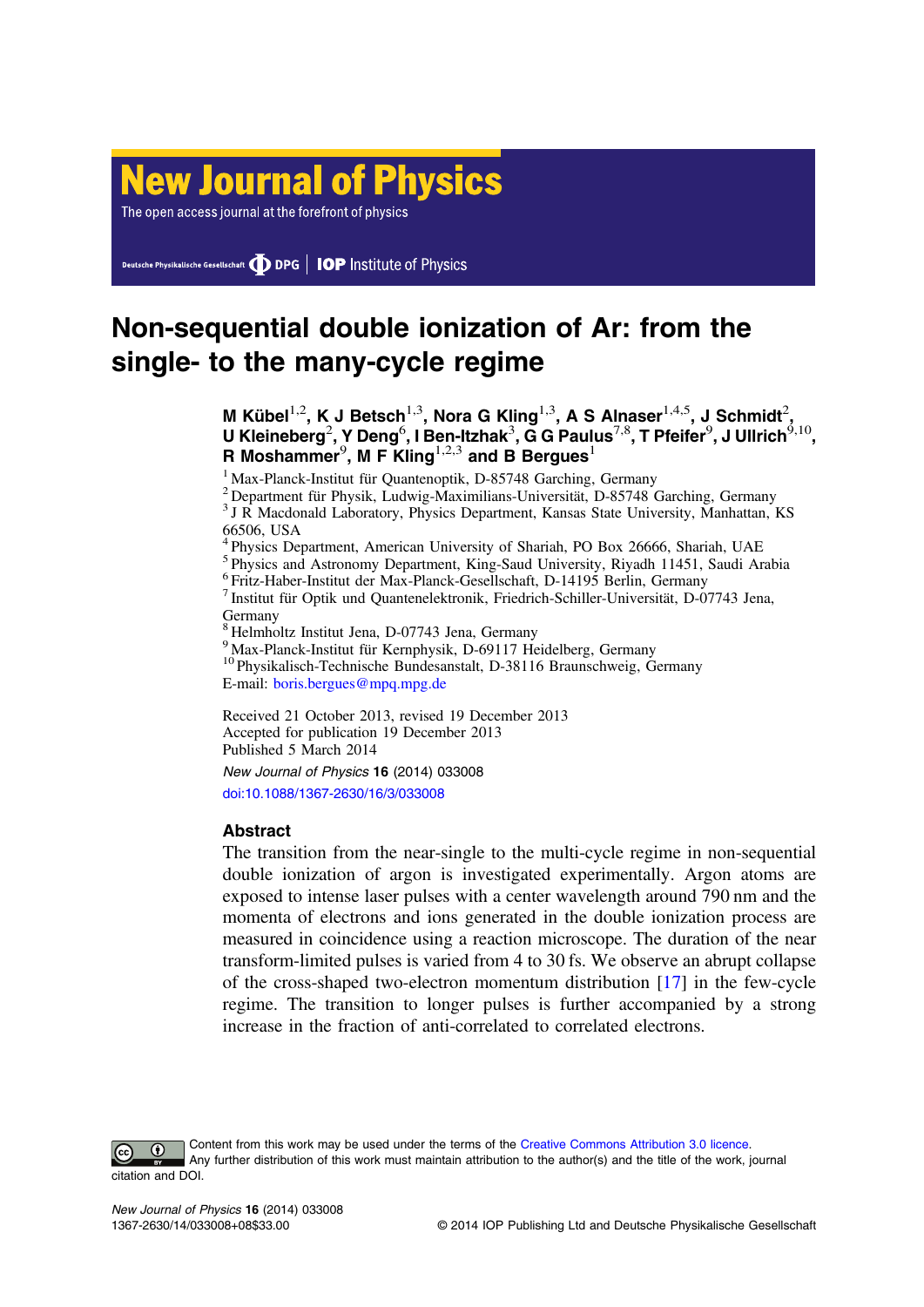Keywords: non-sequential double ionization, coincidence spectroscopy, strong field physics

Non-sequential double ionization (NSDI) is characterized by the correlated emission of two electrons from an atom or molecule in a strong laser field. This phenomenon, which cannot be explained within the framework of the single-active-electron approximation, was discovered more than 30 years ago [[1](#page-7-0), [2\]](#page-7-0), when a knee-shaped enhancement was observed in the intensity dependent yield curve of doubly charged ions. Since then, NSDI has been the subject of numerous studies (for recent reviews see e.g. [\[3](#page-7-0), [4](#page-7-0)]). In particular, it was suggested that NSDI is a manifestation of the rescattering process [[5](#page-7-0), [6](#page-7-0)]. The observation of the characteristic double hump structure in the recoil-ion momentum spectra of doubly and multiply charged ions provided clear evidence that the emission of the second electron is triggered by the laser-driven recollision of the first electron with its parent ion [[7\]](#page-7-0).

A deeper insight into the NSDI process was provided by kinematically complete experiments where the correlated two-electron momentum distributions (briefly, two-electron spectrum) were measured. In particular, such measurements permit one to distinguish between (positively) correlated [\[8](#page-7-0)] and anti-correlated [[9\]](#page-8-0) electron emission, as illustrated in figure [1](#page-3-0).

Correlated electron emission, in which the two electrons are ejected in the same direction (i.e., equal sign momenta), is usually attributed to direct electron impact ionization [[10\]](#page-8-0). Anticorrelated electron emission, where the two electrons are ejected in opposite directions (i.e., opposite sign momenta), is ascribed to recollisional excitation and subsequent ionization [\[9](#page-8-0)]. Further studies revealed that the fraction of anti-correlated electrons to the total yield increases with decreasing laser intensity [[11\]](#page-8-0) and can even dominate at low intensity [[12\]](#page-8-0). Classicalensemble calculations [[13\]](#page-8-0) suggest that multiple recollisions of the electron with the parent core play a major role in the production of anti-correlated electrons [\[12](#page-8-0)].

Owing to the great advances in ultra-fast laser technology [[14,](#page-8-0) [15\]](#page-8-0), two-electron spectra could recently be measured using few-cycle [[16\]](#page-8-0) and near-single-cycle [[17\]](#page-8-0) pulses with known carrier-envelope phase (CEP). This has allowed the study of NSDI of Ar and  $N<sub>2</sub>$  in the extreme limit of a single recollision event [[17,](#page-8-0) [18](#page-8-0)]. When averaged over CEP, the two-electron spectra were found to exhibit a cross-like shape. This feature, which is distinctively different from all previous experimental results obtained with longer pulses could be well reproduced by a semiclassical model based on recollision excitation with sub-cycle depletion [[17\]](#page-8-0).

The goal of the present study is to investigate the transition from single- to multi-cycle NSDI by recording correlated two-electron momentum distributions for laser-pulse durations ranging from 4 to 30 fs. We demonstrate that for a fixed intensity, the characteristic crossshaped structure observed for 4 fs near Fourier-transform-limited pulses [\[17\]](#page-8-0) quickly changes when the pulse duration is increased. This is accompanied by a rise in the yield ratio of anticorrelated to correlated electrons and associated with significant changes in the single-ionization dynamics.

The experimental setup has been outlined previously [\[17](#page-8-0), [19](#page-8-0)]. Briefly, linearly polarized laser pulses with a central wavelength of 790 nm are generated at a repetition rate of 10 kHz in a chirped-pulse amplification (CPA) Ti:Sapphire laser-system and focused into a hollow-core fiber for spectral broadening. The laser pulse duration is varied by clipping the edges of the spectrum in the prism compressor of the CPA-laser system and adjusting the gas pressure in the hollow-core fiber. After the fiber, the pulses are compressed to near-Fourier-limited pulses using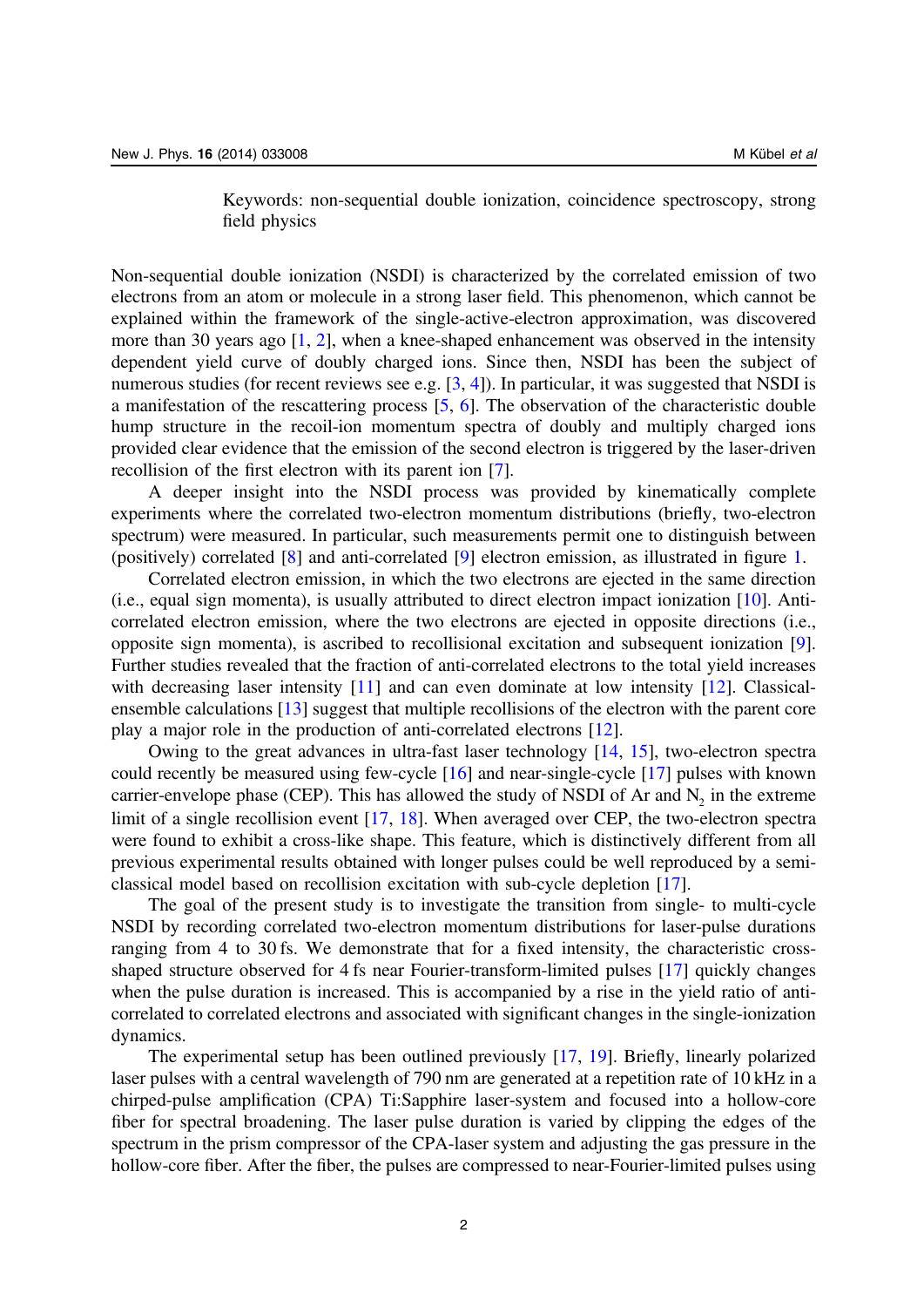<span id="page-3-0"></span>

**Figure 1.** Illustration of the momentum sharing between the two electrons (green spheres) and the ion (orange sphere) after double ionization. Events in the red area in the first and third quadrants correspond to correlated electron emission (i.e. the momentum vectors of the two electrons point to the same direction). Events in the green area in the second and fourth quadrants correspond to anti-correlated electrons emission (i.e. the momentum vectors of the two electrons point to opposing directions). The blue crossshaped area corresponds to events with totally asymmetric kinetic-energy sharing of the electrons along the laser polarization direction (i.e. one of the two electrons carries most of the kinetic energy).

chirped mirrors and fused silica wedges. The pulse duration is measured by fringe-resolved autocorrelation. The retrieved pulse durations are found to agree with those of the Fourierlimited pulses calculated from the measured laser spectra, suggesting a minimal chirp. We estimate the accuracy of the pulse-duration measurement to be on the order of 15%. The laser pulses are focused into a cold supersonic argon jet inside a reaction microscope (REMI) [[20\]](#page-8-0) in which the momenta of ions and electrons generated in the laser focus are measured in coincidence. The peak intensity is controlled using an iris aperture at the entrance of the REMI. Its value of about  $1.0 \times 10^{14}$  W cm<sup>-2</sup> is estimated from the 10 U<sub>p</sub> cut-off of the simultaneously measured single-ionization photoelectron spectra of Ar.

The two-electron spectra are generated by selecting all events in which at least one electron and one  $Ar^{2+}$  ion were detected. The second electron momentum is calculated as the negative momentum sum of the detected ion and the first electron. In order to reduce the effect of false coincidences, only events with a positive  $Ar^{2+}$  momentum (i.e. a momentum directed towards the ion detector) are considered. The total number of events in a two-electron spectrum is typically of the order of 10 000 and the estimated fraction of false coincidences to the total signal is smaller than 7%. The two-electron spectra are symmetrized with respect to the  $p_2 = -p_1$  diagonal. Because the first and second electron are experimentally not distinguishable, the signal is also symmetrized with respect to the  $p_2 = p_1$  diagonal.

In figure [2\(](#page-4-0)a) we show the distributions of momenta  $p_{\parallel}$  of  $Ar^+$  and  $Ar^{2+}$  that were recorded for pulse durations of 4, 8, 16 and 30 fs ( $p_{\parallel}$  denotes the momentum component parallel to the laser polarization direction). The widths of the  $Ar<sup>+</sup>$  spectra match fairly well, indicating that the peak intensity values for the different pulse durations were kept constant within an accuracy of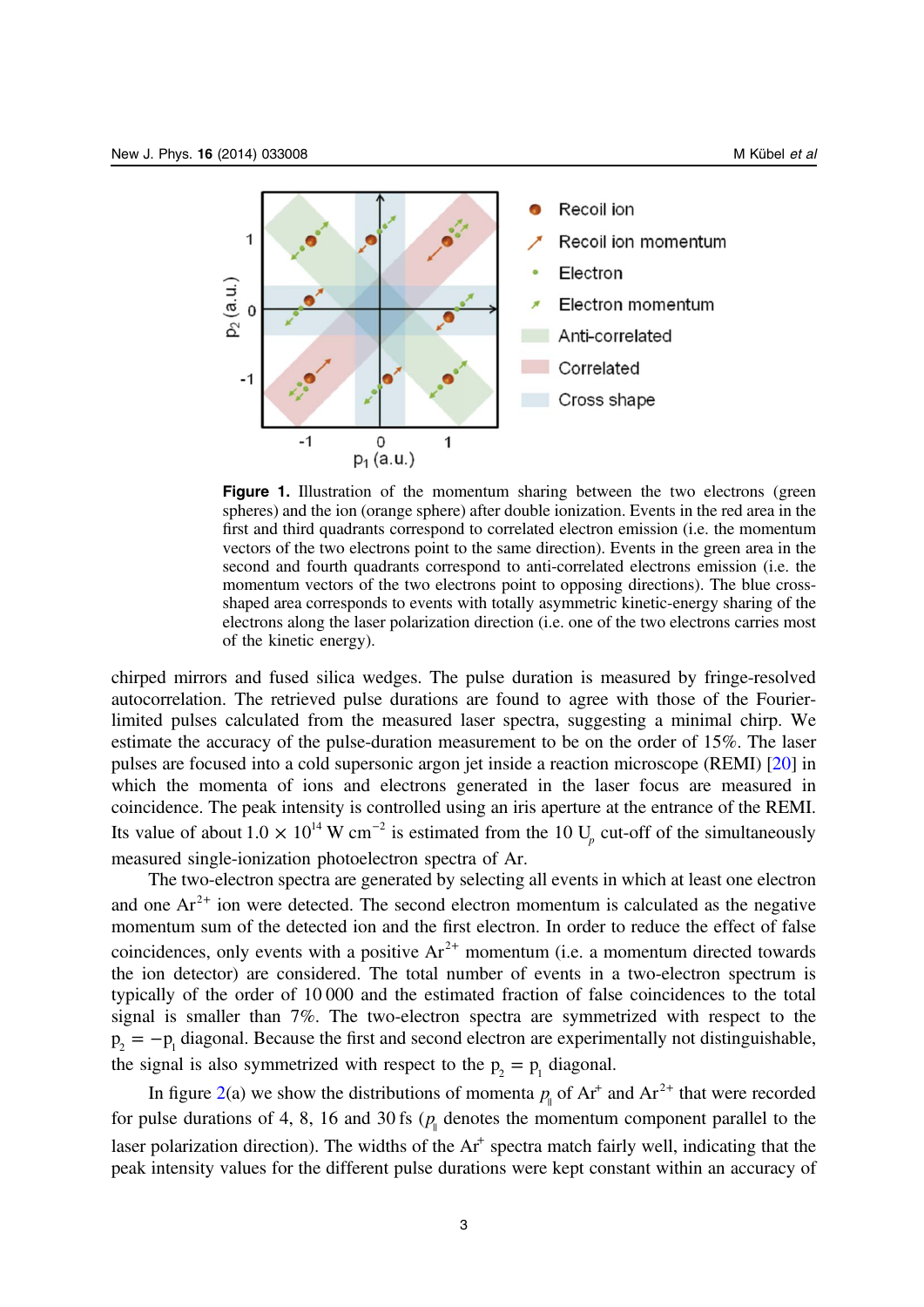<span id="page-4-0"></span>

**Figure 2.** (a) Measured recoil-momentum distributions of  $Ar^+$ , and  $Ar^{2+}$  ions generated by 4 fs (blue), 8 fs (cyan), 16 fs (green), and 30 fs (red) pulses at a peak intensity of  $1.0 \times 10^{14}$  W cm<sup>-2</sup>. For visual convenience the maxima of the momentum distributions of  $Ar^{2+}$  and  $Ar^{+}$  are normalized to 1 and 0.6, respectively. Representative statistical error bars are shown for the  $Ar^{2+}$  signal generated with a 16 fs pulse. For the  $Ar^{+}$  signal, the statistical error bars are on the order of the line thickness. (b) Single-ionization photoelectron energy spectra obtained via momentum conservation from the  $Ar<sup>+</sup>$ momentum distributions shown in (a). Each curve is normalized to its integral and the color coding is the same as in (a). The gray dashed lines mark the energy ranges  $E = 7-12$  eV, and  $E = 12-30$  eV, in which the pulse-duration dependence is most pronounced.

15%. Despite their similar widths, the  $Ar<sup>+</sup>$  spectra exhibit different features for different pulse durations. While the spectra are rather smooth for the intermediate pulse durations (8 and 16 fs), clear modulations originating from intra-cycle interferences  $[21-23]$  $[21-23]$  $[21-23]$  $[21-23]$  are visible for 4 fs and inter-cycle interferences resulting in the above threshold ionization (ATI) peaks can be seen at 30 fs. Due to the limited ion momentum resolution of about 0.1 au, the ATI peaks can only be resolved at low momenta where they are spaced sufficiently apart.

The single ionization photoelectron spectra shown in figure 2(b) exhibit a strong pulseduration dependence in the energy range between 7 and 30 eV. In the region between 7 and 12 eV, the drop of the signal with increasing energy is considerably faster for longer pulses than for short ones. In the low-energy plateau region (from  $15$  to  $30 \text{ eV}$ ), in contrast, the situation is reversed, giving rise to the ATI-enhancement reported in [\[24](#page-8-0)]. Quantum mechanical models [[25\]](#page-8-0), as well as semi-classical considerations [[26\]](#page-8-0) invoke multiple recollisions to explain this feature and its pulse duration dependence [[28\]](#page-8-0). Its absence in the near single-cycle regime, for which multiple recollisions are fully suppressed, provides further evidence for the essential role of the latter in the build-up of the ATI enhancement.

As can be seen in figure  $2(a)$ , the shapes of the  $Ar^{2+}$  spectra generated with multi-cycle pulses (8, 16 and 30 fs) do not significantly differ from each other. They exhibit a maximum at zero momentum, in contrast to the  $Ar^{2+}$  spectrum generated with a 4 fs pulse, which exhibits a pronounced dip around  $p_{\parallel} = 0$ . This is consistent with previous observations by Rudenko *et al* [[27\]](#page-8-0) who reported the appearance of a similar dip when decreasing the pulse duration from 25 to 7 fs.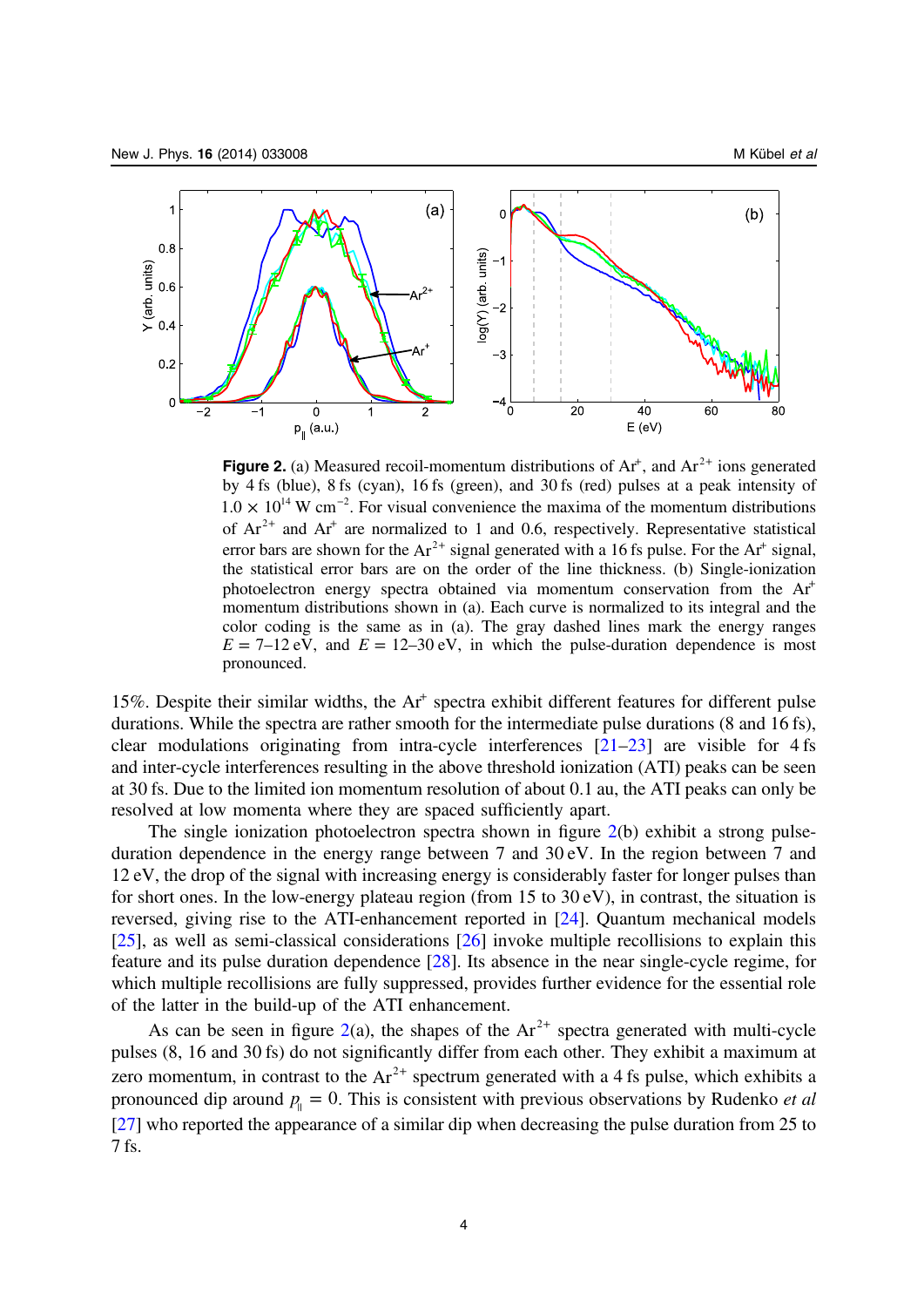<span id="page-5-0"></span>

Figure 3. CEP-averaged two-electron spectra emerging from NSDI of Ar for different laser pulse durations at a peak intensity of  $1.0 \times 10^{14}$  W cm<sup>-2</sup> as indicated in the figures.  $p_1$  and  $p_2$  denote the photoelectron momenta along the laser polarization. Invariance with respect to the  $p_2 = p_1$  and  $p_2 = -p_1$  diagonals were used to symmetrize the spectra. The labels C and AC in the first panel denote the quadrants with correlated and anticorrelated electron emission, respectively.

A more detailed understanding of the sudden change in the NSDI dynamics accompanying the transition into the few-cycle regime can be gained from the measured two-electron spectra. As shown in figure 3, the shapes of the two-electron spectra for 4 and 8 fs are qualitatively different. Starting from a cross shape for near-single-cycle pulses, the signal is more homogeneously distributed over the four quadrants of the two-electron spectrum for the longer pulse durations. At first sight, the 8 fs results are reminiscent of the uncorrelated momentum distribution that is expected for sequential double ionization [\[8](#page-7-0)]. Although the rate of sequential ionization increases with the pulse duration, such a rapid transition from NSDI to sequential ionization would be rather astonishing. As a matter of fact, a significant contribution of sequential double ionization can be ruled out for the following reasons: (i) the yield ratio of  $Ar^{2+}$  and  $Ar^{+}$  was less than 0.3% in all measurements presented in figure 3. Comparison of this ratio with the results of previous studies [[29\]](#page-8-0) indicates that the intensity used in our experiment was too low for the sequential ionization mechanism to dominate double ionization. (ii) As will be shown in figure [5,](#page-6-0) two-electron spectra recorded at higher intensity exhibit predominantly positively correlated electron momenta. This finding, which is consistent with the results of previous studies performed in the many-cycle regime (see for instance [[8\]](#page-7-0)), yields further evidence that the data shown in figure 3 were recorded at intensities well below the onset of sequential ionization. For a pulse duration of 8 fs, NSDI thus results in approximately equal contributions of positively correlated and anti-correlated electron emission.

With increasing pulse duration, however, significant deviations from an uncorrelated momentum distribution can be identified. Between 8 and 30 fs, the two-electron spectra exhibit a clear trend towards increasing anti-correlated electron emission. For two-electron spectra recorded at 16 and 30 fs the signal of anti-correlated electrons is stronger and extends to slightly higher momenta as compared to the result obtained with 8 fs pulses. The magnitude of the enhancement of anti-correlated electron emission with increasing pulse duration is quantified by plotting the ratio  $N_{AC}/N_c$  in figure [4](#page-6-0). Here,  $N_c$  ( $N_{AC}$ ) is the integrated signal in the first  $(p_1, p_2 > 0)$  and third  $(-p_1, -p_2 > 0)$  (second  $(-p_1, p_2 > 0)$  and fourth  $(p_1, -p_2 > 0)$ ) quadrants. It can be seen that the relative contribution of anti-correlated electron emission tends to saturate for  $\tau \geq 8$  fs. This suggests that the observed transition in the NSDI dynamics originates from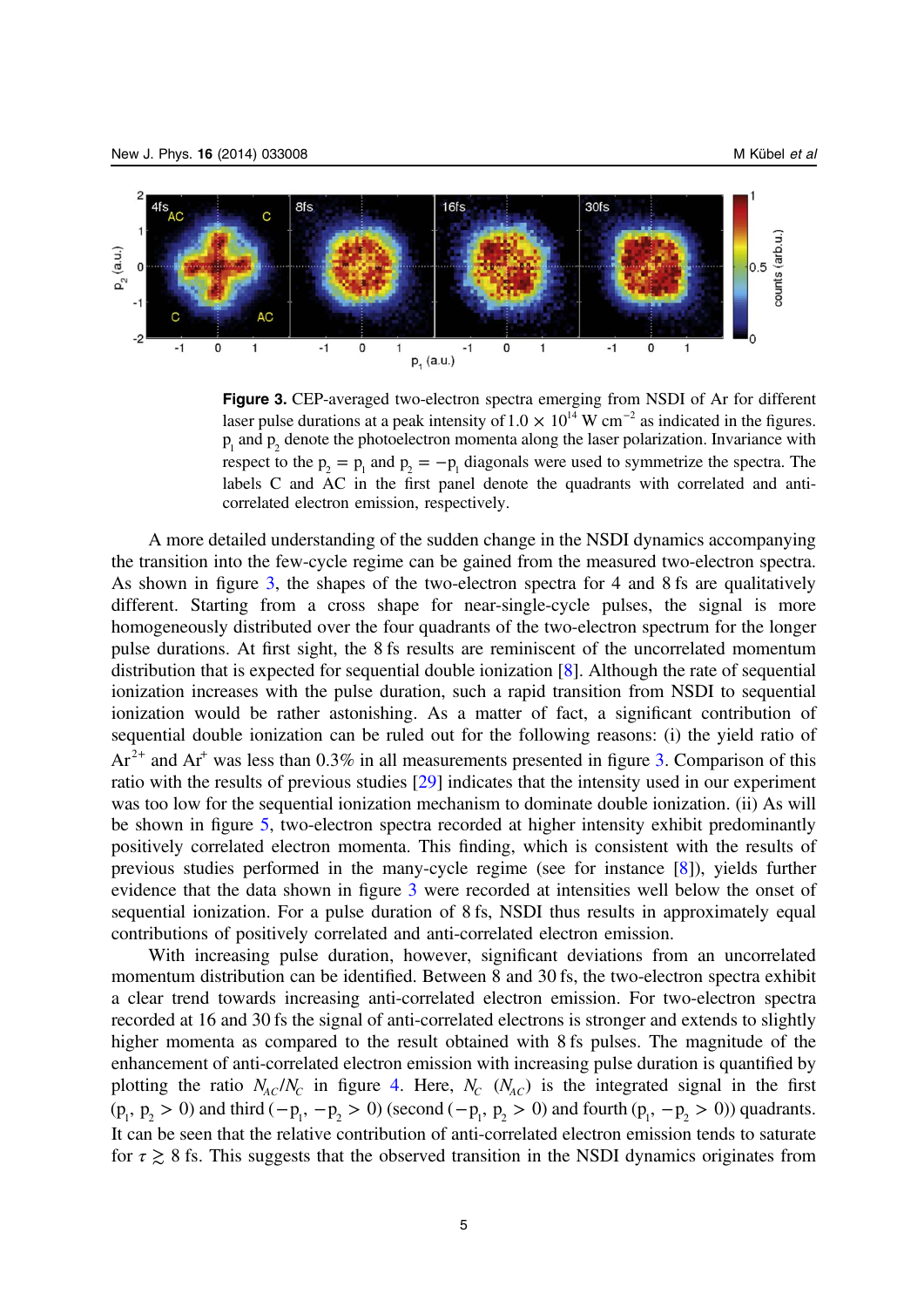<span id="page-6-0"></span>

**Figure 4.** Dependence of the yield ratio of anti-correlated to correlated electrons  $N_{AC}/N_C$ on the pulse duration. The error bars include both statistical uncertainty and systematic errors due to false coincidences. Data points with blue circles and red crosses are obtained from the two-electron spectra of figures [3](#page-5-0) and 5, respectively. The dotted red line serves as a guide to the order in which the data points are described in the text.



Figure 5. Two-electron spectra for NSDI of Ar recorded at different intensities  $I_1 = 0.8 \times 10^{14} \text{ W cm}^{-2}$ ,  $I_2 = 1.2 \times 10^{14} \text{ W cm}^{-2}$ ,  $I_3 = 1.4 \times 10^{14} \text{ W cm}^{-2}$  and pulse durations as indicated in the figure.

the contribution of only a small number of additional recollisions, confirming the exponential decay of the recollision probability described in [[30\]](#page-8-0).

In order to discuss the combined effect of intensity and pulse duration on NSDI, let us turn to the experimental results displayed in figure 5. The two-electron spectrum shown in the first panel was recorded at an intensity of  $I_1 = 0.8 \times 10^{14}$  W cm<sup>-2</sup> and for a pulse duration of 8 fs. For these laser parameters the emission of anti-correlated electrons is slightly favored. Increasing the intensity to  $I_2 = 1.2 \times 10^{14} \text{ W cm}^{-2}$ , while keeping the pulse duration fixed, results in the two-electron spectrum shown in the second panel, for which correlated electron emission is preferred. As shown in the third panel, this trend can be reversed simply by increasing the pulse duration to 16 fs while the intensity is kept constant. In the fourth panel the intensity is increased to  $I_3 = 1.4 \times 10^{14}$  W cm<sup>-2</sup> while the pulse duration is kept constant at 16 fs. Thereby some of the preferred emission of correlated electrons is recovered. The observed trends are quantified by plotting the yield ratio of correlated to anti-correlated electrons as red data points in figure 4. In summary, the above results support the following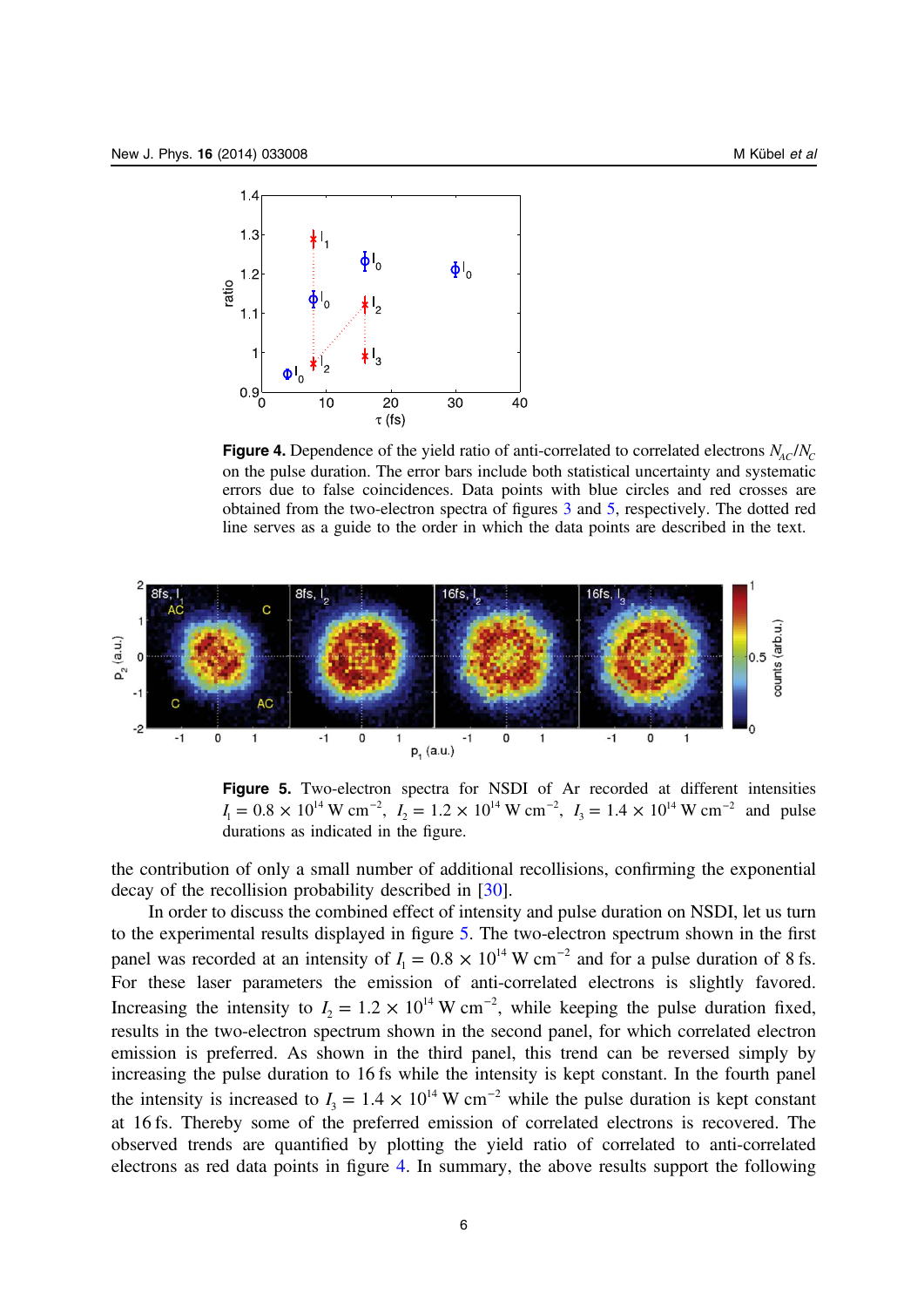<span id="page-7-0"></span>conclusions: (i) increasing the pulse duration enhances anti-correlated electron emission and (ii) the observations that positively correlated electron emission increases with intensity  $[11, 12]$  $[11, 12]$  $[11, 12]$  $[11, 12]$ , is also valid in the few-cycle regime.

While the semi-classical model for recollision excitation with sub-cycle depletion [[17,](#page-8-0) [18](#page-8-0)] performs well in the limiting case of single-cycle NSDI, an extension of this model to the case of multiple recollisions is demanding because of the large number of additional ad hoc assumptions required. Besides the more exact but also more challenging quantum mechanical computations [[31](#page-8-0)–[33\]](#page-8-0), classical ensemble calculations [[13,](#page-8-0) [34](#page-8-0), [35\]](#page-8-0) have proven to be a pragmatic and successful alternative route to describe NSDI. While they naturally account for multiple recollisions that lead to a repeated energy exchange between the electrons and the ionic core, these models could also explain the emission of anti-correlated electrons in longer pulses [[36\]](#page-8-0). Very recently, Huang *et al* [[37\]](#page-8-0) were able to accurately describe our recent single-cycle NSDI experiment [[17\]](#page-8-0) using a classical ensemble model, suggesting that simulating the experimental results of the present study should be within reach.

In conclusion, we have investigated NSDI of Ar in the transition from the near-singlecycle to the many-cycle regime. We found that the main change in the dynamics occurs abruptly between 4 and 8 fs. In particular, the contribution of anti-correlated electron emission to NSDI strongly increases from 4 to 8 fs and tends to saturate soon beyond 8 fs, which suggests that only a few recollisions efficiently contribute to NSDI. Our results demonstrate that besides the peak intensity, the pulse duration provides a sensitive knob to control anti-correlated electron emission. More importantly, our data provide a solid basis for assessing the validity of different theoretical approaches and will hopefully contribute to the emergence of a coherent and quantitative theoretical description of NSDI from the single to the multi-cycle regime.

### Acknowledgments

We appreciate fruitful discussions with Artem Rudenko. We thank Ferenc Krausz for his support and for making specialized equipment available to us. BB acknowledges additional support from Laszlo Veisz and ASA acknowledges support from the American University of Sharjah-UAE. We are grateful for support from the Max-Planck Society and the DFG via grants Kl-1439/3, Kl-1439/5 and the Cluster of Excellence: Munich Center for Advanced Photonics (MAP). JRML personnel acknowledges support from the Chemical Sciences, Geosciences, and Biosciences Division, Office of Basic Energy Sciences, Office of Science, US Department of Energy.

#### **References**

- [1] Suran V V and Zapesochnyi I P 1975 Sov. Tech. Phys. Lett. 1 420
- [2] L'Huillier A, Lompré L A, Mainfray G and Manus C 1982 Phys. Rev. Lett. 48 [1814](http://dx.doi.org/10.1103/PhysRevLett.48.1814)
- [3] Figueira de Morisson F C and Liu X 2011 J. Mod. Opt. 58 [1076](http://dx.doi.org/10.1080/09500340.2010.543958)
- [4] Becker W 2012 Rev. Mod. Phys. 84 [1011](http://dx.doi.org/10.1103/RevModPhys.84.1011)
- [5] Krause J L, Schafer K J and Kulander K C 1992 Phys. Rev. Lett. 68 [3535](http://dx.doi.org/10.1103/PhysRevLett.68.3535)
- [6] Corkum P B 1993 Phys. Rev. Lett. **71** [1994](http://dx.doi.org/10.1103/PhysRevLett.71.1994)
- [7] Moshammer R et al 2000 Phys. Rev. Lett. 84 [447](http://dx.doi.org/10.1103/PhysRevLett.84.447)
- [8] Weber Th et al 2000 Nature 405 [658](http://dx.doi.org/10.1038/35015033)